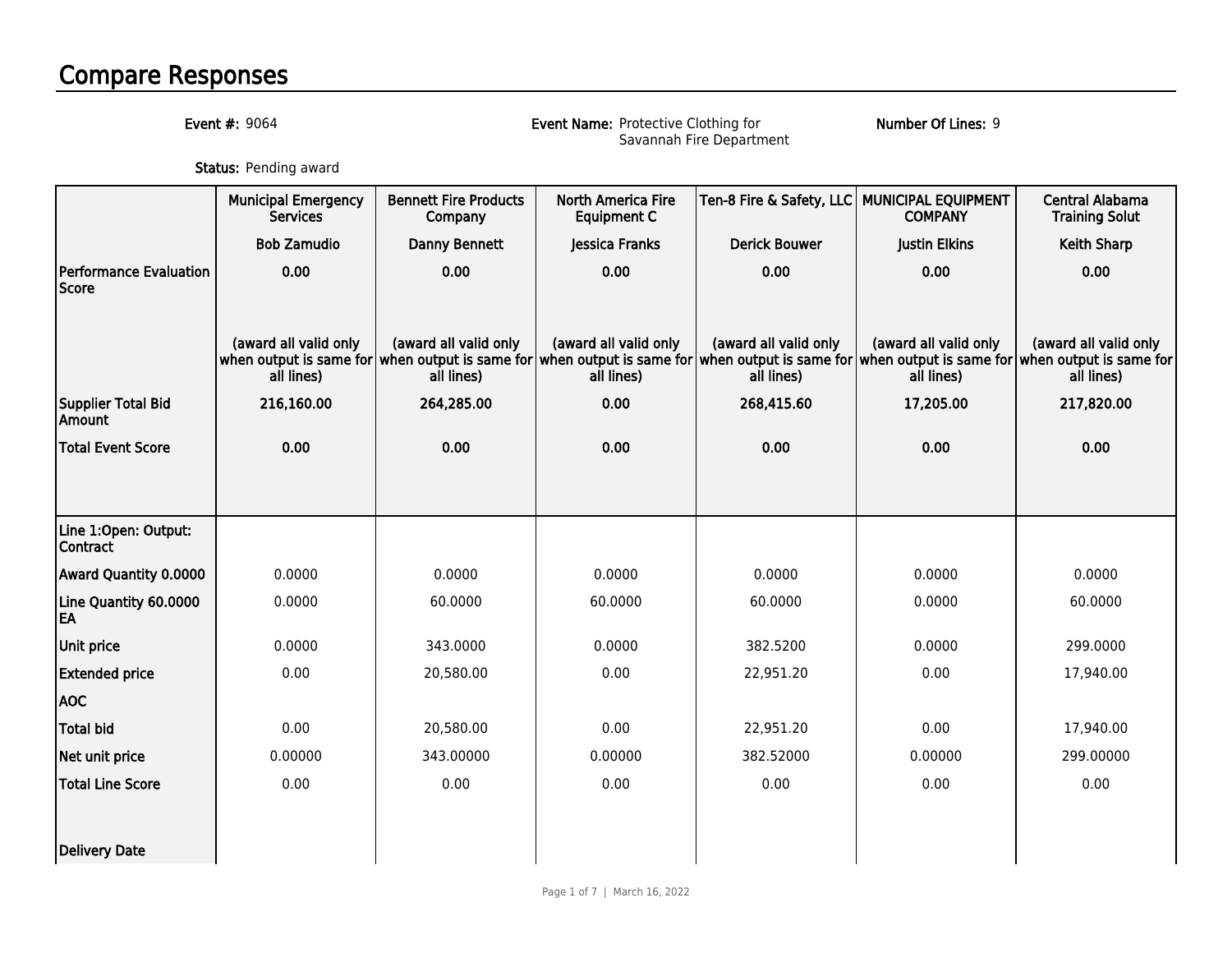| <b>UOM Detail</b>                       |         |          |         | each                |         |                                         |
|-----------------------------------------|---------|----------|---------|---------------------|---------|-----------------------------------------|
| Vendor Item                             |         |          |         | <b>CAIRNS</b>       |         | <b>BULLARD UST-LW TRAD</b><br>FF HELMET |
| Vendor Item Description                 |         |          |         | Helmet per specs    |         | Firefighter helmet                      |
|                                         |         |          |         |                     |         |                                         |
|                                         |         |          |         |                     |         |                                         |
| Line 2:Open: Output:<br><b>Contract</b> |         |          |         |                     |         |                                         |
| Award Quantity 0.0000                   | 0.0000  | 0.0000   | 0.0000  | 0.0000              | 0.0000  | 0.0000                                  |
| Line Quantity 60.0000<br>EA             | 0.0000  | 60.0000  | 60.0000 | 60.0000             | 0.0000  | 60.0000                                 |
| Unit price                              | 0.0000  | 59.0000  | 0.0000  | 51.4200             | 0.0000  | 35.0000                                 |
| <b>Extended price</b>                   | 0.00    | 3,540.00 | 0.00    | 3,085.20            | 0.00    | 2,100.00                                |
| <b>AOC</b>                              |         |          |         |                     |         |                                         |
| <b>Total bid</b>                        | 0.00    | 3,540.00 | 0.00    | 3,085.20            | 0.00    | 2,100.00                                |
| Net unit price                          | 0.00000 | 59.00000 | 0.00000 | 51.42000            | 0.00000 | 35.00000                                |
| <b>Total Line Score</b>                 | 0.00    | 0.00     | 0.00    | 0.00                | 0.00    | 0.00                                    |
| <b>Delivery Date</b>                    |         |          |         |                     |         |                                         |
| <b>UOM Detail</b>                       |         |          |         | each                |         |                                         |
| <b>Vendor Item</b>                      |         |          |         | <b>CAIRNS</b>       |         | <b>BULLARD HELMET</b><br><b>FRONT</b>   |
| Vendor Item Description                 |         |          |         | <b>Helmet Front</b> |         | <b>Helmet Front</b>                     |
|                                         |         |          |         |                     |         |                                         |
| Line 3:Open: Output:<br>Contract        |         |          |         |                     |         |                                         |
| Award Quantity 0.0000                   | 0.0000  | 0.0000   | 0.0000  | 0.0000              | 0.0000  | 0.0000                                  |
| Line Quantity 60.0000<br>EA             | 60.0000 | 60.0000  | 60.0000 | 60.0000             | 0.0000  | 60.0000                                 |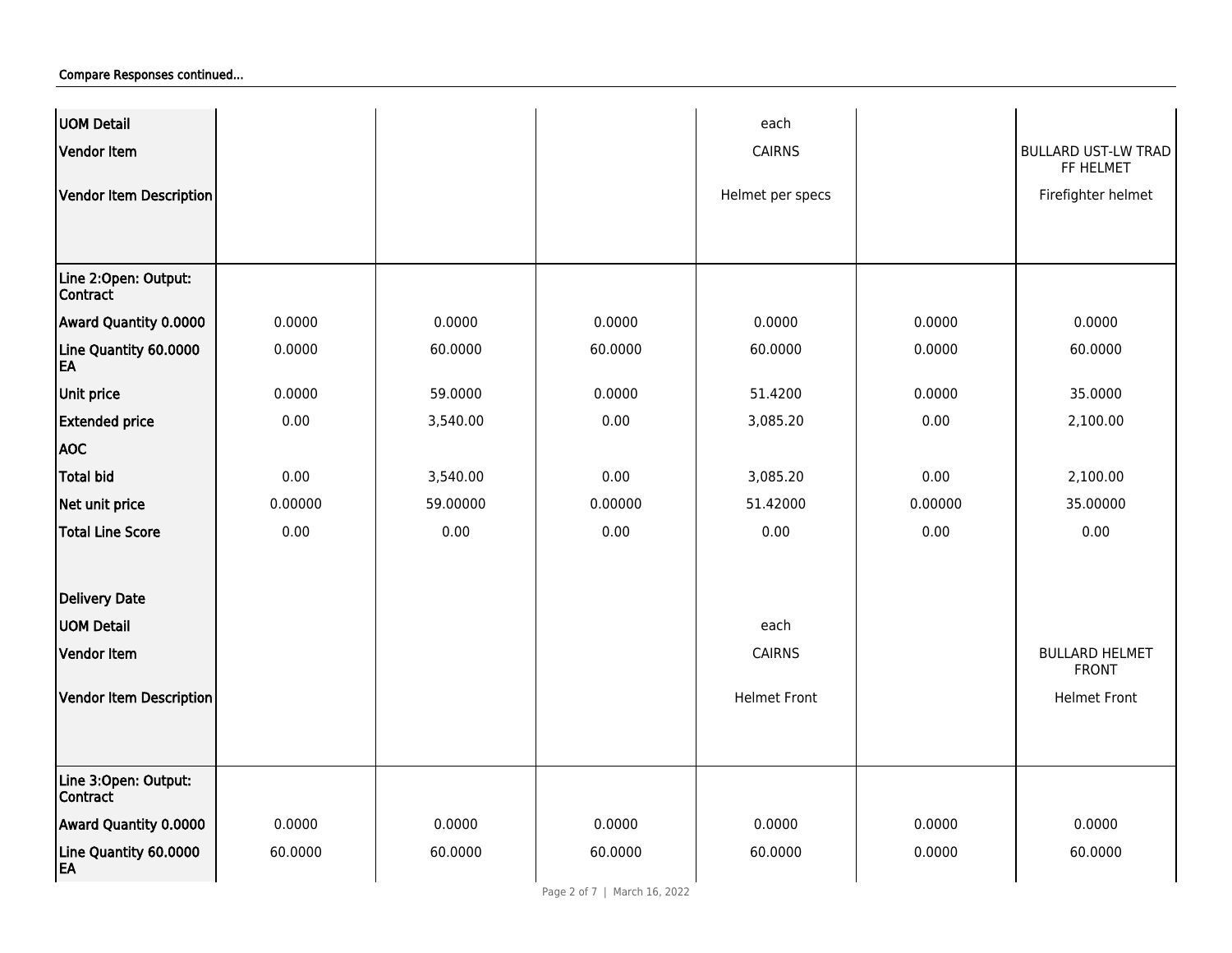| Unit price                               | 126.0000    | 94.0000     | 0.0000  | 106.7900         | 0.0000  | 99.0000                                   |
|------------------------------------------|-------------|-------------|---------|------------------|---------|-------------------------------------------|
| <b>Extended price</b>                    | 7,560.00    | 5,640.00    | 0.00    | 6,407.40         | 0.00    | 5,940.00                                  |
| <b>AOC</b>                               |             |             |         |                  |         |                                           |
| <b>Total bid</b>                         | 7,560.00    | 5,640.00    | 0.00    | 6,407.40         | 0.00    | 5,940.00                                  |
| Net unit price                           | 126.00000   | 94.00000    | 0.00000 | 106.79000        | 0.00000 | 99.00000                                  |
| <b>Total Line Score</b>                  | 0.00        | 0.00        | 0.00    | 0.00             | 0.00    | 0.00                                      |
| Delivery Date                            |             |             |         |                  |         |                                           |
| <b>UOM Detail</b>                        |             |             |         | each             |         |                                           |
| <b>Vendor Item</b>                       |             |             |         | PGI              |         | <b>VIKING DUPONT NOM</b><br>NANO PRT HOOD |
| Vendor Item Description                  |             |             |         | Particulate Hood |         | Particulate Hood                          |
|                                          |             |             |         |                  |         |                                           |
| Line 4: Open: Output:<br><b>Contract</b> |             |             |         |                  |         |                                           |
| Award Quantity 0.0000                    | 0.0000      | 0.0000      | 0.0000  | 0.0000           | 0.0000  | 0.0000                                    |
| Line Quantity 60.0000<br>EA              | 60.0000     | 60.0000     | 60.0000 | 60.0000          | 0.0000  | 60.0000                                   |
| Unit price                               | 1,670.0000  | 1,754.0000  | 0.0000  | 1,940.4900       | 0.0000  | 1,448.0000                                |
| <b>Extended price</b>                    | 100,200.00  | 105,240.00  | 0.00    | 116,429.40       | 0.00    | 86,880.00                                 |
| <b>AOC</b>                               |             |             |         |                  |         |                                           |
| <b>Total bid</b>                         | 100,200.00  | 105,240.00  | 0.00    | 116,429.40       | 0.00    | 86,880.00                                 |
| Net unit price                           | 1,670.00000 | 1,754.00000 | 0.00000 | 1,940.49000      | 0.00000 | 1,448.00000                               |
| <b>Total Line Score</b>                  | 0.00        | 0.00        | 0.00    | 0.00             | 0.00    | 0.00                                      |
| Delivery Date                            |             |             |         |                  |         |                                           |
| <b>UOM Detail</b>                        |             |             |         | each             |         |                                           |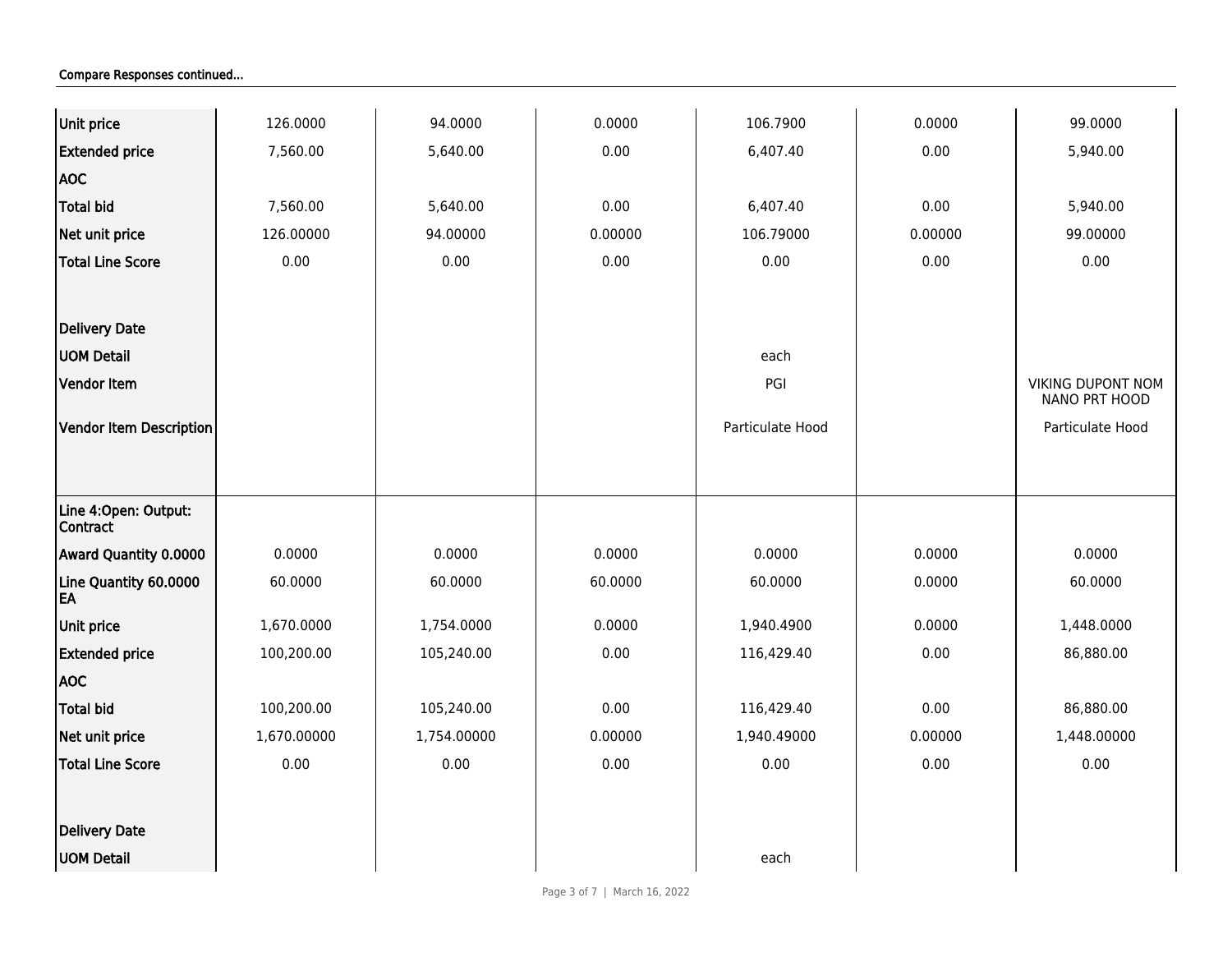| Vendor Item                             |             |             |          | COAT              |         | <b>VIKING WARRIOR IQ</b><br><b>TURNOUT COAT</b> |
|-----------------------------------------|-------------|-------------|----------|-------------------|---------|-------------------------------------------------|
| Vendor Item Description                 |             |             |          | protective jacket |         | Protective Coat                                 |
|                                         |             |             |          |                   |         |                                                 |
|                                         |             |             |          |                   |         |                                                 |
| Line 5:Open: Output:<br><b>Contract</b> |             |             |          |                   |         |                                                 |
| Award Quantity 0.0000                   | 0.0000      | 0.0000      | 0.0000   | 0.0000            | 0.0000  | 0.0000                                          |
| Line Quantity 60.0000<br>EA             | 60.0000     | 60.0000     | 60.0000  | 60.0000           | 0.0000  | 60.0000                                         |
| Unit price                              | 1,245.0000  | 1,381.0000  | 0.0000   | 1,316.7700        | 0.0000  | 1,152.0000                                      |
| <b>Extended price</b>                   | 74,700.00   | 82,860.00   | 0.00     | 79,006.20         | 0.00    | 69,120.00                                       |
| <b>AOC</b>                              |             |             |          |                   |         |                                                 |
| <b>Total bid</b>                        | 74,700.00   | 82,860.00   | 0.00     | 79,006.20         | 0.00    | 69,120.00                                       |
| Net unit price                          | 1,245.00000 | 1,381.00000 | 0.00000  | 1,316.77000       | 0.00000 | 1,152.00000                                     |
| <b>Total Line Score</b>                 | 0.00        | 0.00        | 0.00     | 0.00              | 0.00    | 0.00                                            |
|                                         |             |             |          |                   |         |                                                 |
| <b>Delivery Date</b>                    |             |             |          |                   |         |                                                 |
| UOM Detail                              |             |             |          | each              |         |                                                 |
| <b>Vendor Item</b>                      |             |             |          | <b>PANT</b>       |         | <b>WARRIOR IQ TURNOUT</b><br><b>PANTS</b>       |
| Vendor Item Description                 |             |             |          | Protective pant   |         | <b>Protective Pants</b>                         |
|                                         |             |             |          |                   |         |                                                 |
|                                         |             |             |          |                   |         |                                                 |
| Line 6:Open: Output:<br>Contract        |             |             |          |                   |         |                                                 |
| Award Quantity 0.0000                   | 0.0000      | 0.0000      | 0.0000   | 0.0000            | 0.0000  | 0.0000                                          |
| Line Quantity 100.0000<br>PR            | 100.0000    | 100.0000    | 100.0000 | 100.0000          | 0.0000  | 100.0000                                        |
| Unit price                              | 97.0000     | 84.0000     | 0.0000   | 79.3100           | 0.0000  | 89.0000                                         |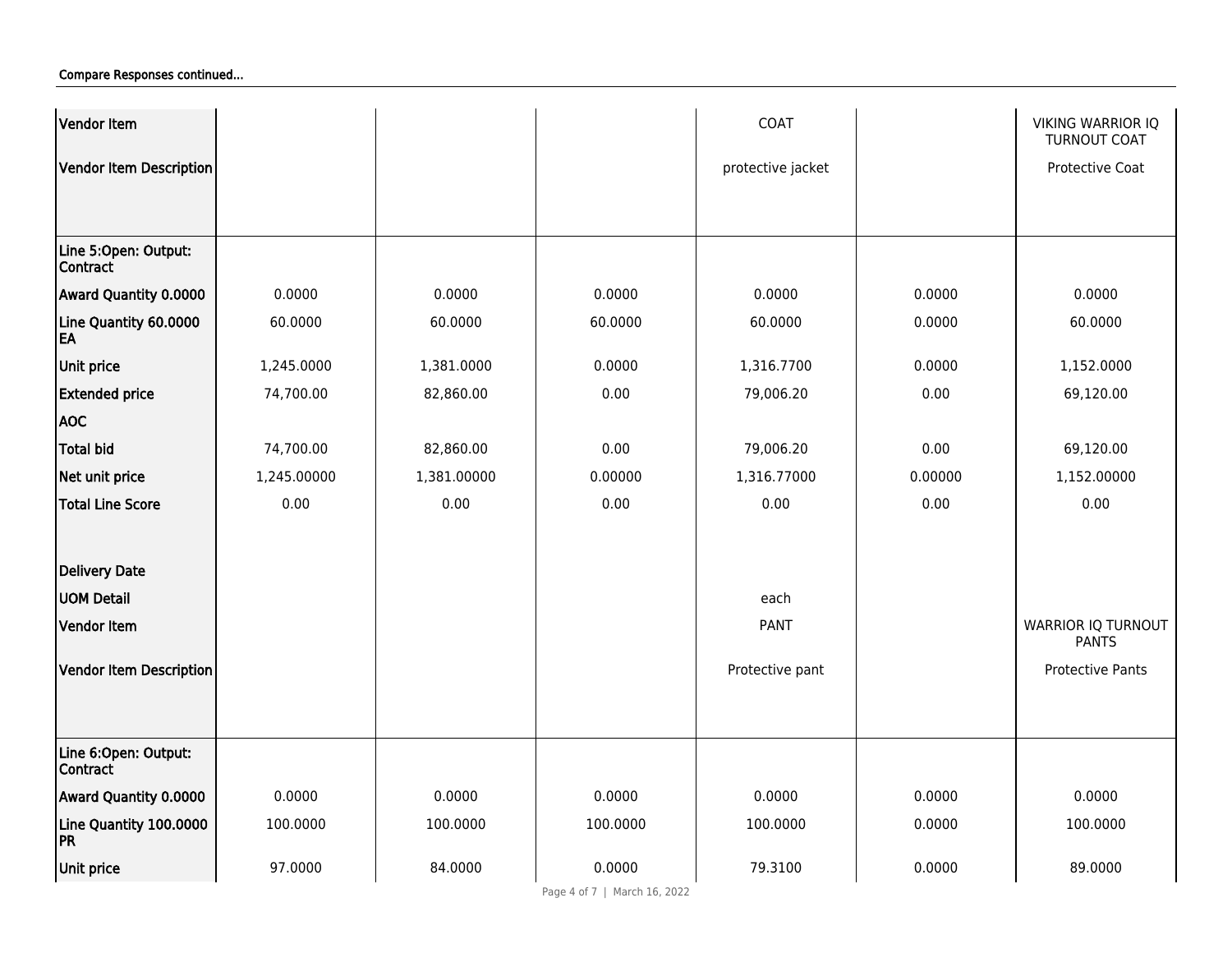| <b>Extended price</b>            | 9,700.00  | 8,400.00  | 0.00    | 7,931.00     | 0.00      | 8,900.00                            |
|----------------------------------|-----------|-----------|---------|--------------|-----------|-------------------------------------|
| <b>AOC</b>                       |           |           |         |              |           |                                     |
| Total bid                        | 9,700.00  | 8,400.00  | 0.00    | 7,931.00     | 0.00      | 8,900.00                            |
| Net unit price                   | 97.00000  | 84.00000  | 0.00000 | 79.31000     | 0.00000   | 89.00000                            |
| <b>Total Line Score</b>          | 0.00      | 0.00      | 0.00    | 0.00         | 0.00      | 0.00                                |
|                                  |           |           |         |              |           |                                     |
|                                  |           |           |         |              |           |                                     |
| <b>Delivery Date</b>             |           |           |         |              |           |                                     |
| <b>UOM Detail</b>                |           |           |         | pair         |           |                                     |
| Vendor Item                      |           |           |         | <b>HEX</b>   |           | <b>DRAGON FIRE ALPHA X2</b>         |
| Vendor Item Description          |           |           |         | Gloves       |           | <b>Structural Fire Glove</b>        |
|                                  |           |           |         |              |           |                                     |
| Line 7:Open: Output:<br>Contract |           |           |         |              |           |                                     |
| Award Quantity 0.0000            | 0.0000    | 0.0000    | 0.0000  | 0.0000       | 0.0000    | 0.0000                              |
| Line Quantity 60.0000<br>PR      | 60.0000   | 60.0000   | 60.0000 | 60.0000      | 60.0000   | 60.0000                             |
| Unit price                       | 340.0000  | 469.0000  | 0.0000  | 392.9500     | 286.7500  | 399.0000                            |
| <b>Extended price</b>            | 20,400.00 | 28,140.00 | 0.00    | 23,577.00    | 17,205.00 | 23,940.00                           |
| <b>AOC</b>                       |           |           |         |              |           |                                     |
| <b>Total bid</b>                 | 20,400.00 | 28,140.00 | 0.00    | 23,577.00    | 17,205.00 | 23,940.00                           |
| Net unit price                   | 340.00000 | 469.00000 | 0.00000 | 392.95000    | 286.75000 | 399.00000                           |
| <b>Total Line Score</b>          | 0.00      | 0.00      | 0.00    | 0.00         | 0.00      | 0.00                                |
|                                  |           |           |         |              |           |                                     |
| <b>Delivery Date</b>             |           |           |         |              |           |                                     |
| <b>UOM Detail</b>                |           |           |         | pair         |           |                                     |
| Vendor Item                      |           |           |         | <b>BOOTS</b> |           | HAIX FIRE EAGLE AIR/<br><b>HERO</b> |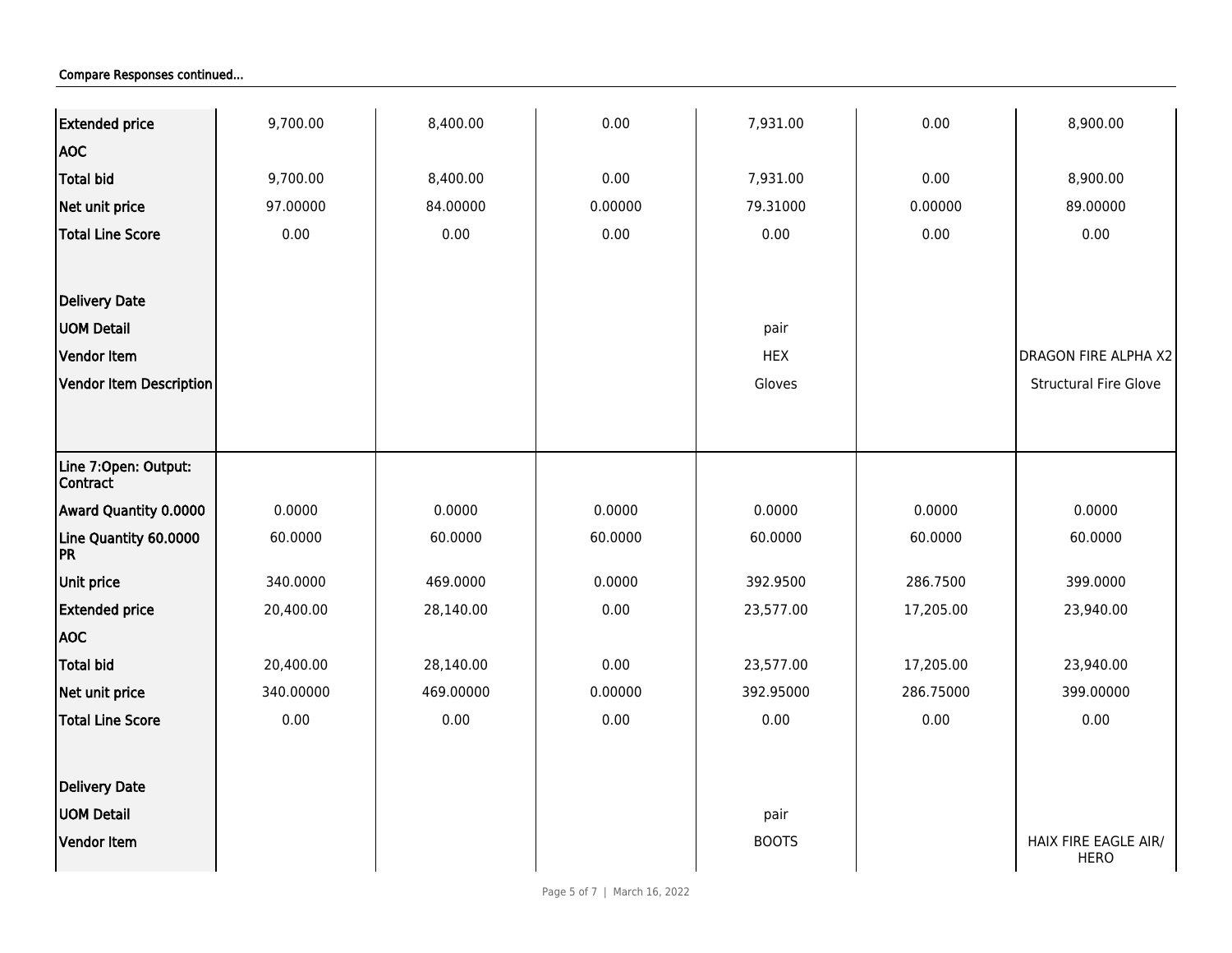| Vendor Item Description                 |          |          |         | thorogood     |         | <b>Bunker Boots</b> |
|-----------------------------------------|----------|----------|---------|---------------|---------|---------------------|
|                                         |          |          |         |               |         |                     |
|                                         |          |          |         |               |         |                     |
| Line 8:Open: Output:<br><b>Contract</b> |          |          |         |               |         |                     |
| Award Quantity 0.0000                   | 0.0000   | 0.0000   | 0.0000  | 0.0000        | 0.0000  | 0.0000              |
| Line Quantity 60.0000<br>EA             | 0.0000   | 60.0000  | 60.0000 | 60.0000       | 0.0000  | 0.0000              |
| Unit price                              | 0.0000   | 91.0000  | 0.0000  | 79.2700       | 0.0000  | 0.0000              |
| <b>Extended price</b>                   | 0.00     | 5,460.00 | 0.00    | 4,756.20      | 0.00    | 0.00                |
| <b>AOC</b>                              |          |          |         |               |         |                     |
| <b>Total bid</b>                        | 0.00     | 5,460.00 | 0.00    | 4,756.20      | 0.00    | 0.00                |
| Net unit price                          | 0.00000  | 91.00000 | 0.00000 | 79.27000      | 0.00000 | 0.00000             |
| <b>Total Line Score</b>                 | 0.00     | 0.00     | 0.00    | 0.00          | 0.00    | 0.00                |
|                                         |          |          |         |               |         |                     |
| Delivery Date                           |          |          |         |               |         |                     |
| <b>UOM Detail</b>                       |          |          |         | each          |         |                     |
| <b>Vendor Item</b>                      |          |          |         | <b>CAIRNS</b> |         |                     |
| Vendor Item Description                 |          |          |         | visor         |         |                     |
|                                         |          |          |         |               |         |                     |
|                                         |          |          |         |               |         |                     |
| Line 9:Open: Output:<br>Contract        |          |          |         |               |         |                     |
| <b>Award Quantity 0.0000</b>            | 0.0000   | 0.0000   | 0.0000  | 0.0000        | 0.0000  | 0.0000              |
| Line Quantity 75.0000<br>EA             | 75.0000  | 75.0000  | 75.0000 | 75.0000       | 0.0000  | 75.0000             |
| Unit price                              | 48.0000  | 59.0000  | 0.0000  | 56.9600       | 0.0000  | 40.0000             |
| <b>Extended price</b>                   | 3,600.00 | 4,425.00 | 0.00    | 4,272.00      | 0.00    | 3,000.00            |
| <b>AOC</b>                              |          |          |         |               |         |                     |